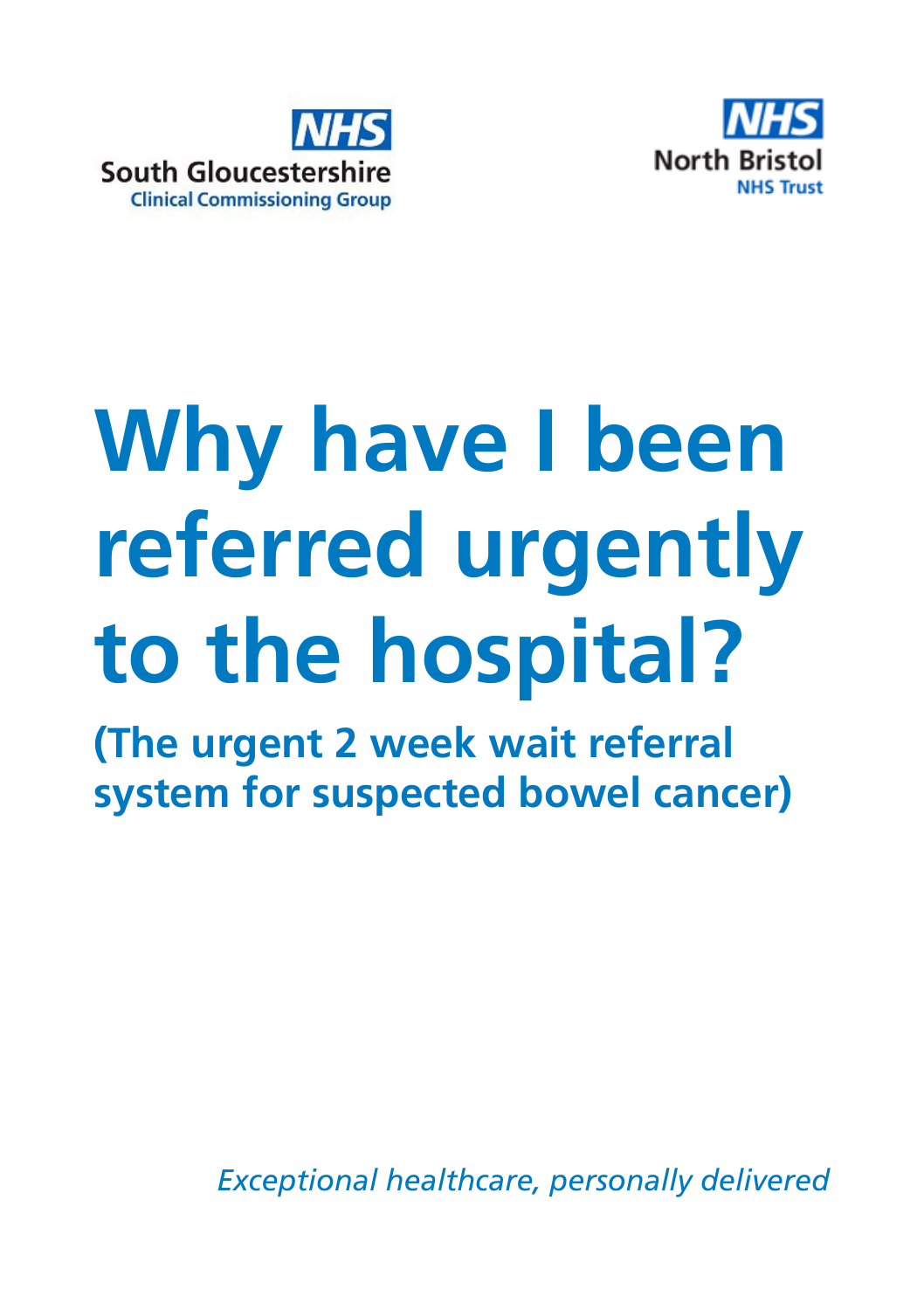# **Why have I been referred to hospital?**

Your General Practitioner (GP) has asked for you to have an urgent hospital appointment within two weeks. The "two week" appointment system was introduced so that a specialist would see any patient with symptoms that might indicate colorectal cancer (bowel cancer) as quickly as possible. At North Bristol NHS Trust we have introduced a new system where your GP can book the most appropriate test directly rather than refer you to hospital to be seen by a hospital doctor first. This has dramatically reduced the time to diagnosis compared to our previous system. For some patients, a clinic appointment is still the best initial assessment but most patients will be referred for a test. If you would prefer not to go straight to test but would prefer to be seen in clinic, this can be arranged if you inform your GP.

**It is very important that you attend your appointment. If you are not available for this important test at any time in the next 2 weeks, please inform your GP as soon as possible.**

# **Does this mean I have cancer?**

No you may not have cancer. Most patients referred under the "two week" appointment system do not have cancer, but a simple or benign condition. GPs are keen to catch patients early with cancer diagnosis as this increases the prospect of a cure or enhances your health status.

## **So why has my GP referred me?**

GPs diagnose and treat many illnesses themselves. However, on occasion they need to arrange for you to see a specialist at the hospital or arrange a test that can only take place in the hospital.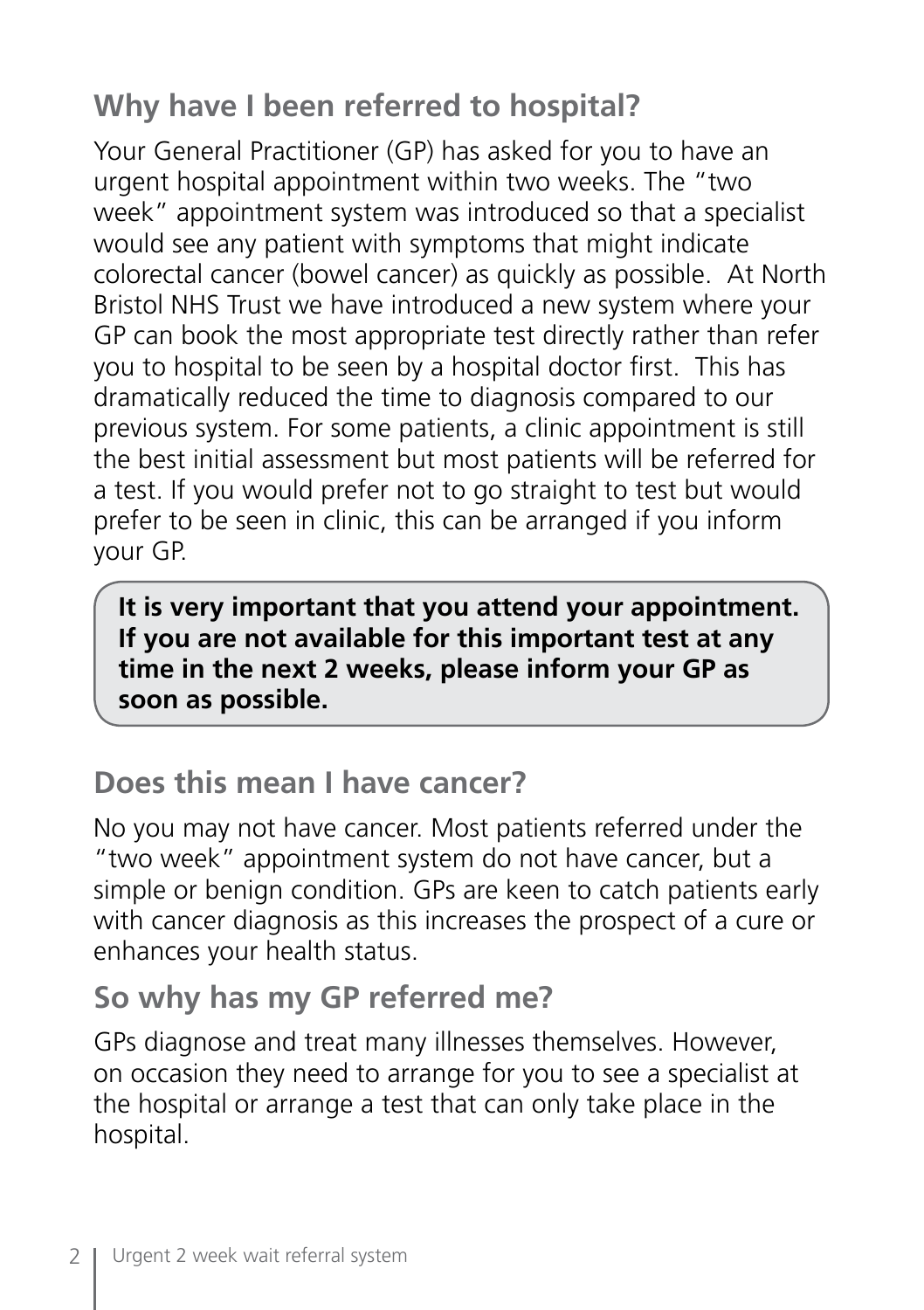# **What do I need to do now?**

we will keep you fully informed.

| ■ Make sure that your GP has your correct address and<br>telephone number, including mobile number if possible.                                                                                 |
|-------------------------------------------------------------------------------------------------------------------------------------------------------------------------------------------------|
| The hospital will contact you by telephone to confirm your<br>appointment so the correct contact telephone number is<br>very important.                                                         |
| Contact the NBT cancer office on 0117 4140538 if you<br>have not been called by the hospital within one week of<br>the appointment with your GP.                                                |
| ■ Once you have agreed an appointment, ensure that you<br>follow instructions and attend on the date agreed.                                                                                    |
| If your first appointment is in clinic, the doctor you see will<br>give you more information about what will happen next.                                                                       |
| ■ You can bring someone with you to this appointment as<br>you may find this helpful.                                                                                                           |
| You might want to write down some questions to ask at<br>the appointment and also write down the answers you are<br>given.                                                                      |
| If you are coming for a colonoscopy or flexible<br>sigmoidoscopy in the endoscopy department, you will be<br>given some results on the same day.                                                |
| If you are coming for an X-Ray you will either be contacted<br>by the hospital or your GP as soon as the scan has been<br>reported, normally within 14 days of the appointment<br>taking place. |
| If you require any further tests following on from your first<br>investigation, this will be arranged for you by the hospital and                                                               |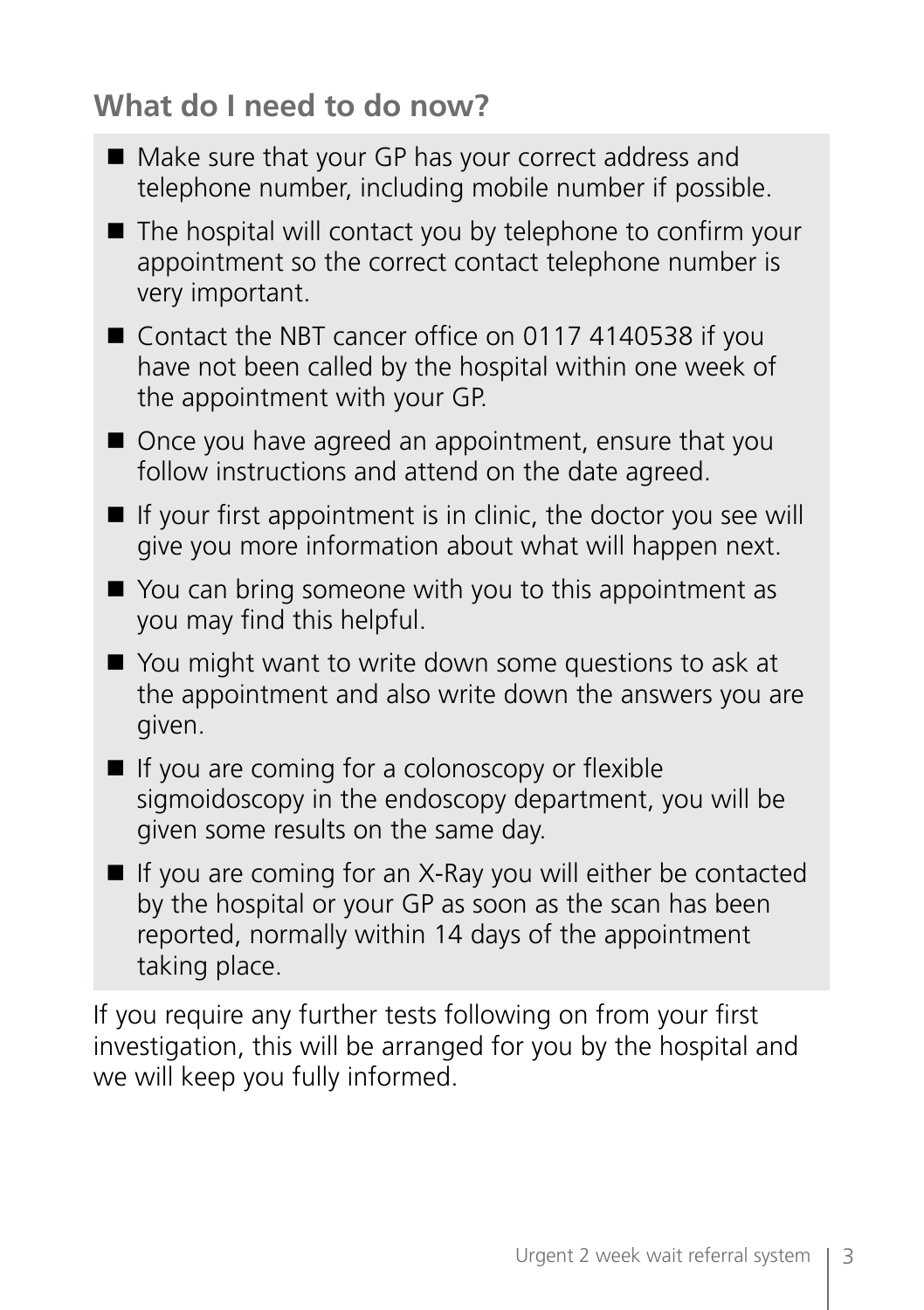# **Types of investigation**

There are different tests that may be used to investigate your symptoms, and depending on your individual symptoms and other medical factors the most appropriate test for you will be selected. They are all carried out as outpatients at either the radiology or endoscopy departments of the hospital.

**Colonoscopy:** This test allows for a visual examination of the lining of the whole of the large bowel. A small camera is passed through the back passage. This type of examination allows for diagnosis and biopsy or removal of small polyps. The clinician performing the test will be able to give you some results on the day of your test.

This test requires you to have strong bowel cleansing medication which will give you diarrhoea beforehand. You are also required to adhere to a special diet for a few days before the test. You need to be mobile and able to lie on your left side. Pain killers and sedation are given during the procedure. There are some risks associated with this test which are very rare (approximately 1 in 1000) but it is possible to make a hole on your bowel (perforation) or cause bleeding. If this happens, an operation is sometimes required.

If you have any concerns about whether you are fit for this test please discuss this with your GP or contact the endoscopy department on 0117 414 1264.

**Flexible Sigmoidoscopy:** This test is also used to inspect the lining of the bowel through a camera inserted into your back passage, but this test is used to look in particular at the lower part of the bowel. Strong bowel cleansing medication is not required but you will have an enema before the test to clean the lower bowel. You will be required to lie on your left hand side and be mobile enough to change position if needed. Usually this test is performed without the need for pain killers or sedation but gas and air (an inhaled pain killer known as Entonox) is available if you need it. The clinician performing the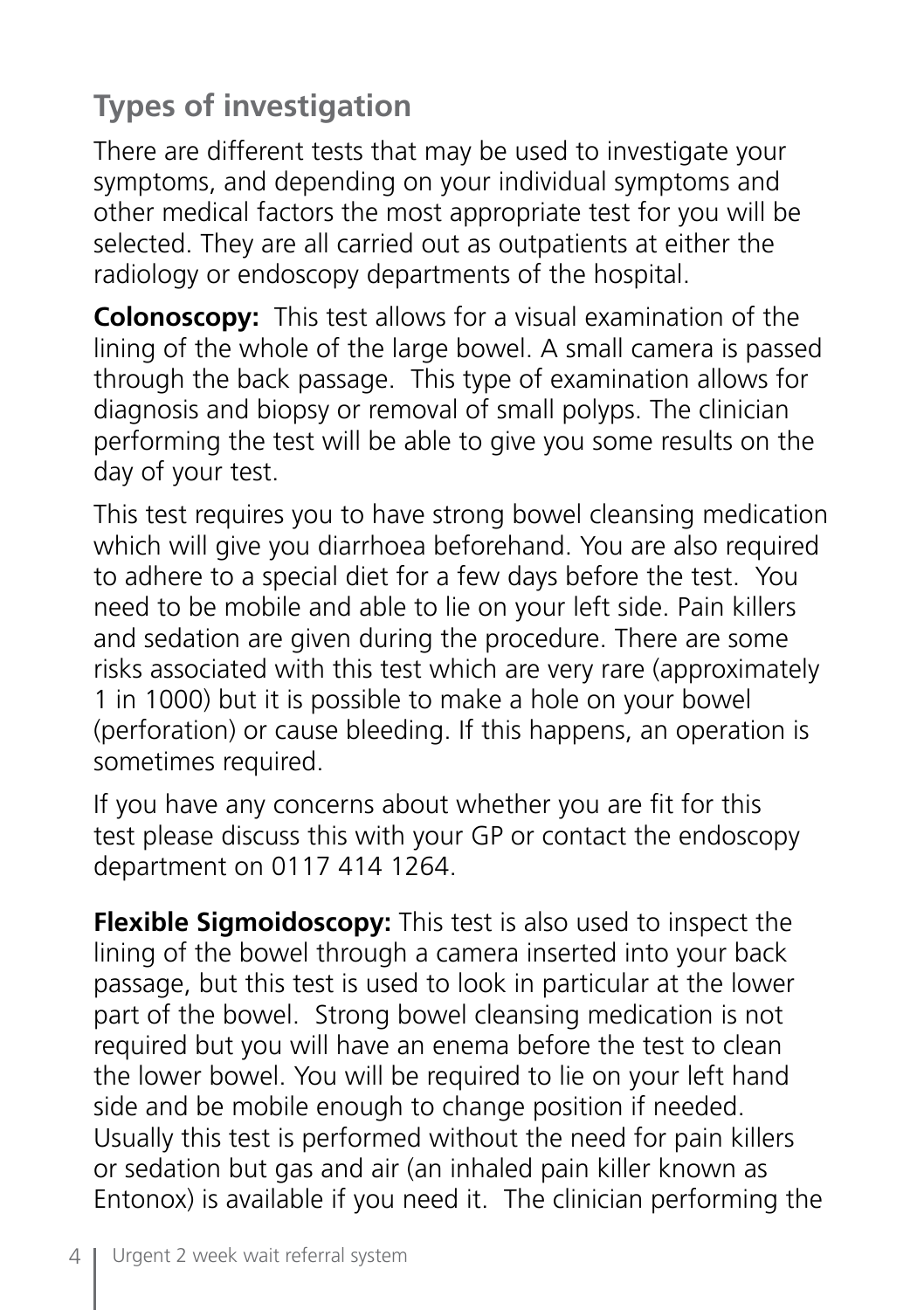test will be able to give you some results on the day of your test.

**CT Colonoscopy (virtual colonoscopy):** This is a scan which is used to visualise the large bowel. It is carried out as a day case in the radiology department, usually at Cossham Hospital. This test requires you to take some medication called gastrograffin before the test. This is likely to cause some diarrhoea but this should not be severe. You will be given detailed instructions for the preparation by the radiology department You might be required to lie on your front or side during the test and air will be put into your bowel via the back passage (rectum) using a small tube.

If you have any concerns about whether you are fit for this test please discuss this with your GP or contact the radiology department on 03005550103.

If you are not fit enough for this test a plain CT can be arranged. This is a scan which only requires you to lie on your back. For examinations of the colon you will still need to drink gastrograffin but you won't have air put in the back passage.

If any of your regular tablets need to be stopped for any of these tests, you will be told which ones and when to stop them.

#### **More information is available at**

#### **www.nbt.nhs.uk/colorectal**

You can download patient information leaflets for all these tests and you will be sent information when an appointment is sent to you.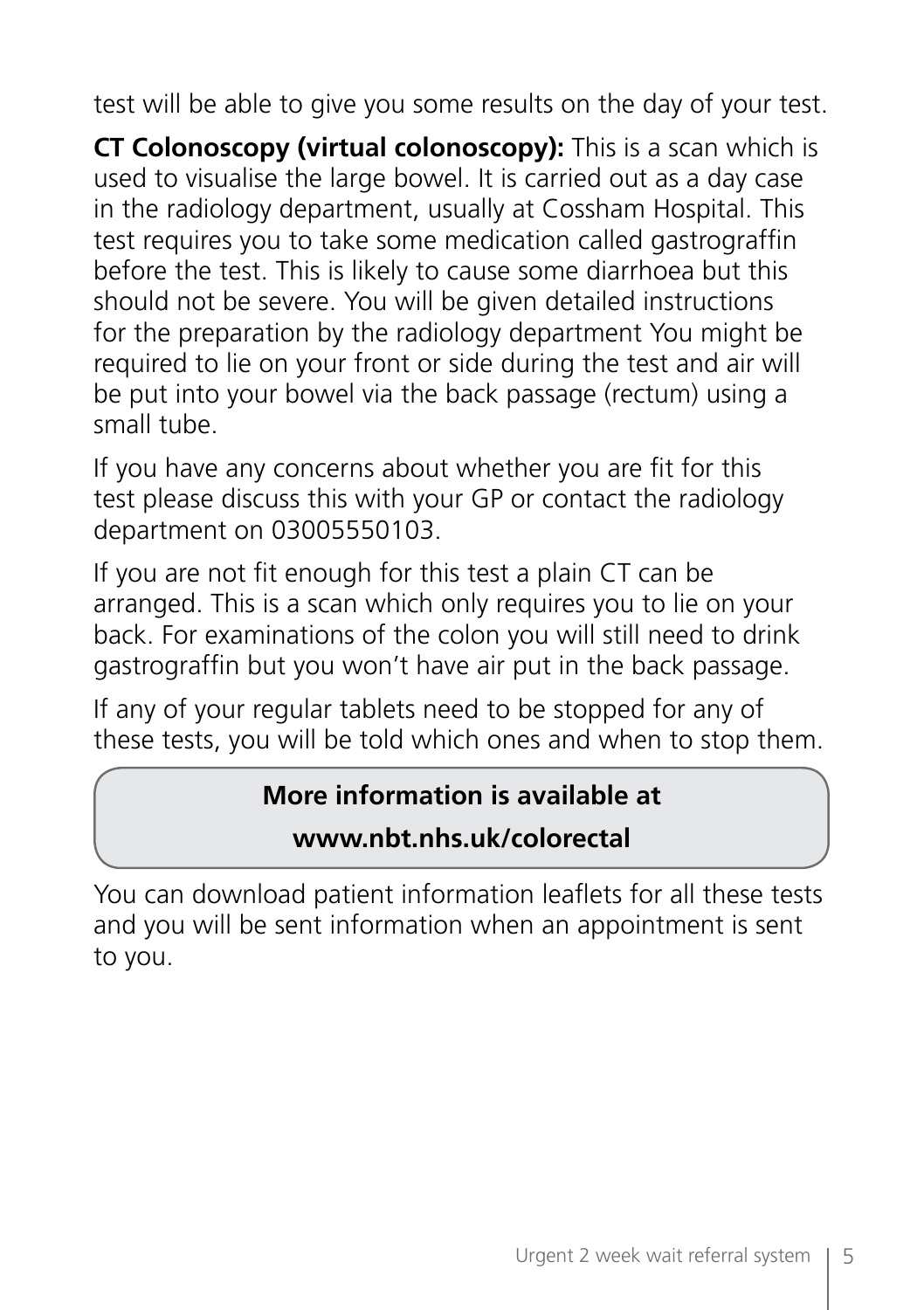**If you find you are on holiday or unable to attend your appointment for other reasons please telephone either**  North Bristol NHS Trust on 01174145054 **as soon as possible to cancel and arrange a new date and time.**

**Please make every effort to keep your appointment, this ensures that the wait for patients is kept to an absolute minimum.**

### **Language interpreting and services for the deaf**

Interpreting services are available for a wide range of languages and British Sign Language. For more information about interpreting, please speak to a member of staff.

**It is important to remember that an urgent 2 week wait referral does not necessarily mean that you have cancer.**